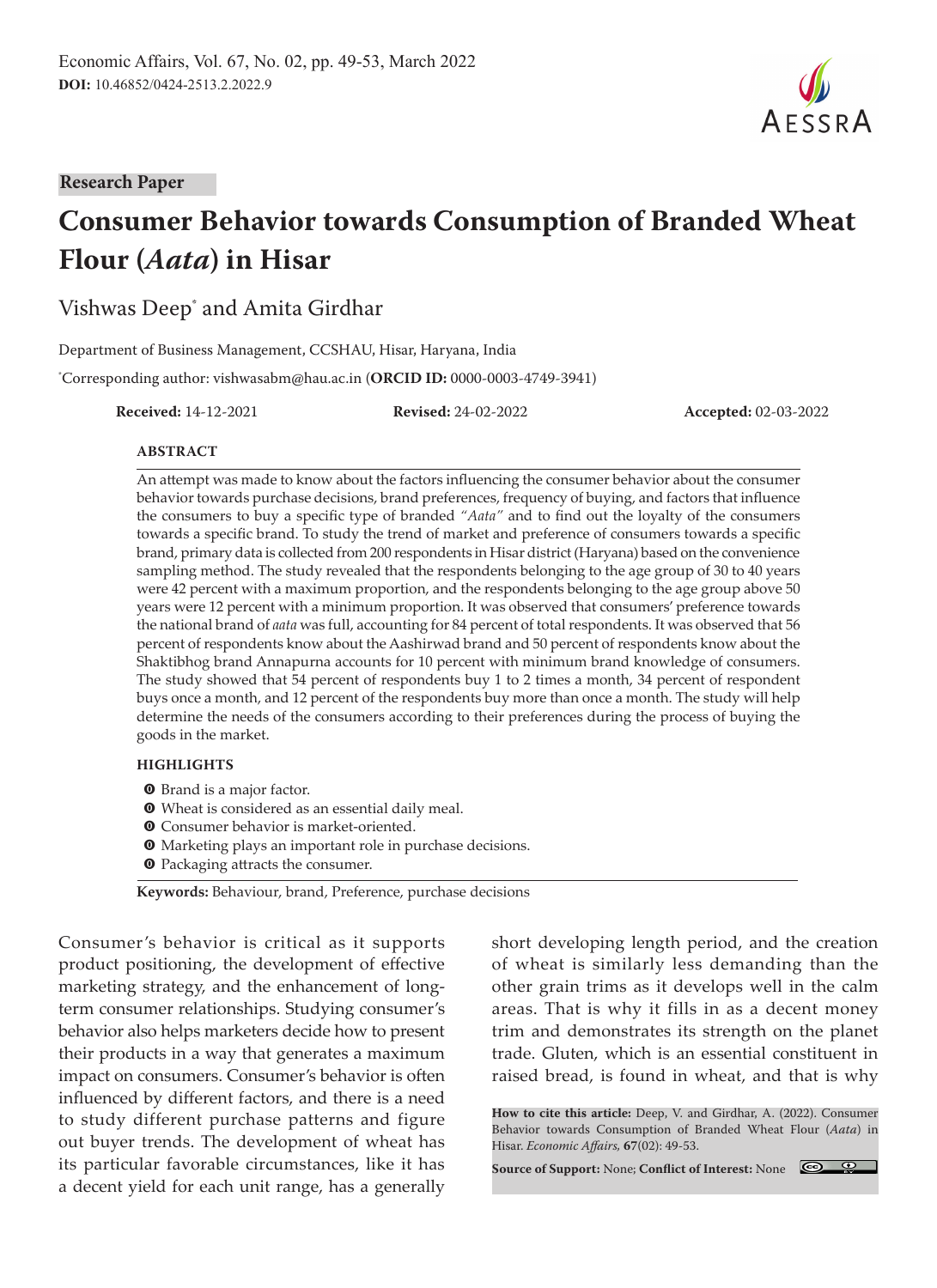#### Deep and Girdhar  $\frac{\sqrt{b}}{\Delta E C C D \Delta}$

the majority of the pastry shop items are produced using wheat, as it were.

Before the late 1990s, wheat flour was mainly home ground or milled through local *chakki* mills in India. The packaged wheat flour market emerged rapidly in the past 15 years, breaking the old age traditions by offering better quality, nutrition, and convenience. The players dominating the packaged wheat flour market in India are national players, with market leaders like Aashiwad, Pillsbury, Annapurna, Shaktibhog, *etc*. Northcentral region is the major consumer of packaged wheat flour in India and comprises 44 percent of overall India's packaged wheat flour market.

# **METHODOLOGY**

The study was conducted in the different areas of Hisar city of Haryana state to know about the impact of different factors on their purchase decisions about specific wheat flour brands using 200 sample respondents. To satisfy the objectives of the study, both primary, as well as secondary data, were utilized. Primary data was collected to study the factors influencing the consumer behavior about the consumer behavior towards purchase decisions, brand preferences, frequency of buying, and factors that influence the consumers to buy a specific type of branded *aata* and to find out the loyalty of the consumers towards a specific brand. Secondary data was collected from published journals, related websites, books, magazines, *etc*.

# **RESULTS AND DISCUSSION**

Fig. 1 shows that in the age group, 42 percent of respondents belong to the age group of 30 to 40 years, 12 percent belong to the age group more than 50 years. In the case of brand preference, 84 percent of respondents prefer a national brand and 16 percent local brand. The figure also shows that 54 percent of respondents buy 1 to 2 times, 34 percent buy once, and 12 percent buy more than twice a month.

Fig. 2 shows the number of respondents who know about various brands of *aata.* Around 112 numbers of respondents know about Aashirwad, 100 respondents know about Shaktibhog, 86 know about Pillsbury, 70 know about Patanjali, 45 know about Balaji, 30 know about Krishna, and 20 respondents know about Annapurna brand of *aata,* respectively.

Table 1 showed that out of 200 sample respondents, around 60 respondents rated Shaktibhog *aata* slightly more critical based on popularity, 56 respondents rated it more critical based on quality, 64 rated it slightly more critical based on convenience, 60 respondents rated neutral based on price.

Table 2 showed that out of 200, 76 respondents rated Ashirwad *aata* slightly more important based on popularity, 56 people rated most important based on quality, 72 rated slightly more critical based on convenience, and 64 were observed to be neutral based on price.



**Fig. 1:** Age group, brand preference and *aata* purchase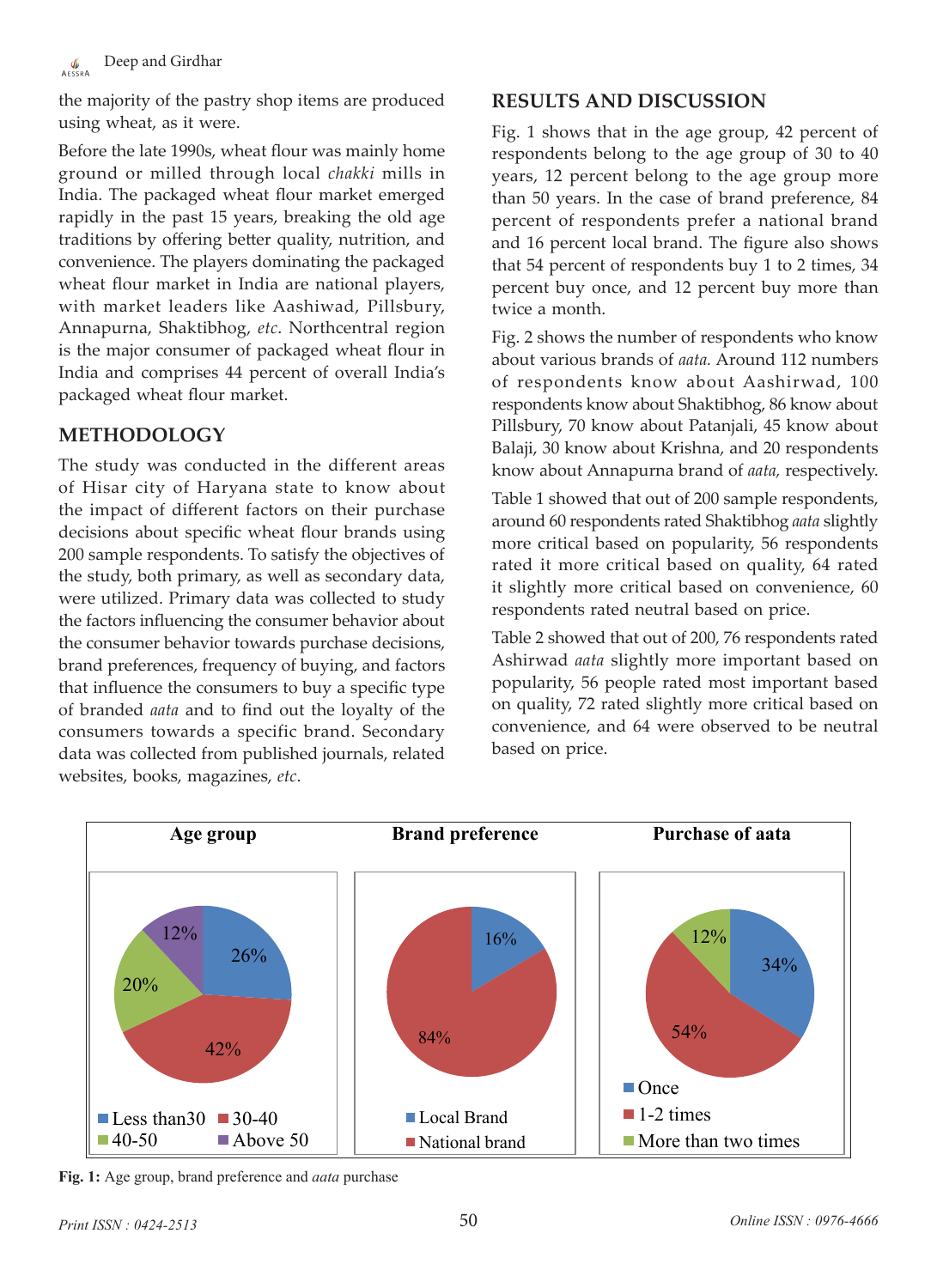

**Fig. 2:** Brand knowledge of respondents

| <b>Particulars</b> | <b>Least Important</b> | <b>Slightly least</b><br>important | <b>Neutral</b> | <b>Slightly More</b><br>important | Most important |
|--------------------|------------------------|------------------------------------|----------------|-----------------------------------|----------------|
| Popularity         | 48                     | 36                                 | 32             | 60                                | 24             |
| Quality            | 28                     | 32                                 | 40             | 44                                | 56             |
| Convenience        | 28                     | 28                                 | 32             | 64                                | 48             |
| Price              | 44                     | 40                                 | 60             | 32                                | 24             |
| Value of Money     | 40                     | 48                                 | 56             | 28                                | 28             |
| Availability       | 8                      | 12                                 | 16             | 64                                | 100            |
| Schemes            | 36                     | 52                                 | 68             | 24                                | 20             |
| Packaging          | $\overline{4}$         | 48                                 | 68             | 32                                | 48             |
| Advertisement      | 28                     | 36                                 | 32             | 72                                | 32             |
| <b>Brand Image</b> | 12                     | 36                                 | 32             | 64                                | 56             |
| Hygiene            | 20                     | 48                                 | 40             | 36                                | 56             |

**Table 1:** Rating of Shaktibhog *aata* on various factors

**Table 2:** Rating of Ashirwad *aata* on various factors

| Particulars        | <b>Least Important</b> | <b>Slightly least</b><br>important | <b>Neutral</b> | <b>Slightly More</b><br>important | Most important |
|--------------------|------------------------|------------------------------------|----------------|-----------------------------------|----------------|
| Popularity         | 40                     | 32                                 | 28             | 76                                | 24             |
| Quality            | 32                     | 28                                 | 36             | 48                                | 56             |
| Convenience        | 24                     | 24                                 | 36             | 72                                | 44             |
| Price              | 48                     | 36                                 | 64             | 28                                | 24             |
| Value of Money     | 44                     | 40                                 | 60             | 24                                | 32             |
| Availability       | 4                      | 16                                 | 16             | 72                                | 92             |
| Schemes            | 32                     | 48                                 | 64             | 24                                | 32             |
| Packaging          | 8                      | 52                                 | 72             | 36                                | 32             |
| Advertisement      | 24                     | 28                                 | 32             | 72                                | 44             |
| <b>Brand Image</b> | 8                      | 32                                 | 36             | 60                                | 64             |
| Hygiene            | 16                     | 48                                 | 44             | 44                                | 48             |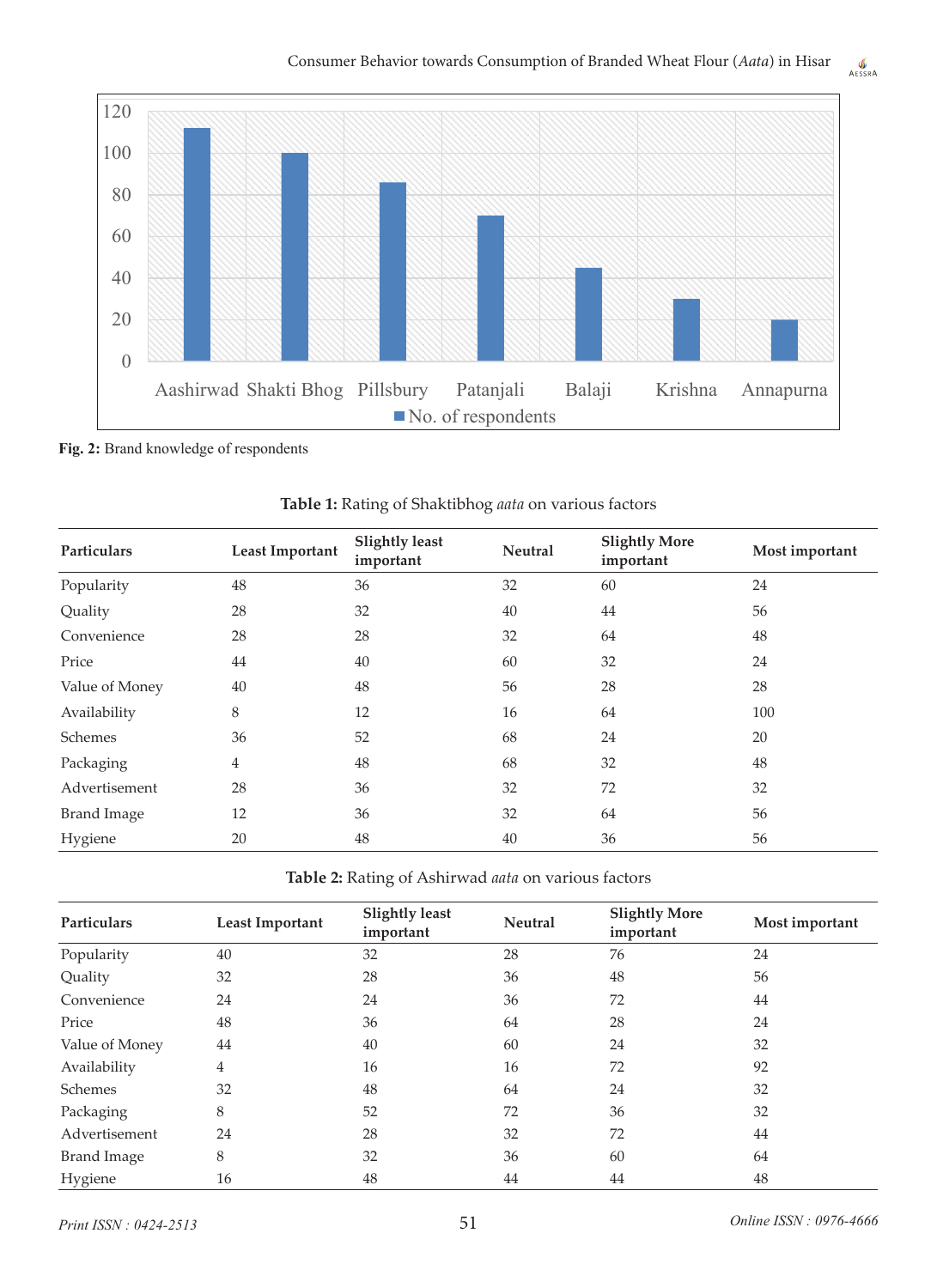#### Deep and Girdhar  $\mathcal{L}_{\text{R}}$

| Particulars    | Least<br>Important | <b>Slightly least</b><br>important | <b>Neutral</b> | <b>Slightly More</b><br>important | Most important |
|----------------|--------------------|------------------------------------|----------------|-----------------------------------|----------------|
| Popularity     | 24                 | 48                                 | 52             | 52                                | 24             |
| Quality        | 28                 | 52                                 | 56             | 44                                | 20             |
| Convenience    | 32                 | 56                                 | 64             | 32                                | 16             |
| Price          | 56                 | 40                                 | 40             | 40                                | 24             |
| Value of Money | 32                 | 60                                 | 48             | 44                                | 16             |
| Availability   | 20                 | 72                                 | 48             | 44                                | 16             |
| Schemes        | 36                 | 64                                 | 40             | 44                                | 16             |
| Packaging      | 40                 | 32                                 | 40             | 64                                | 24             |
| Advertisement  | 24                 | 60                                 | 64             | 36                                | 16             |
| Brand Image    | 8                  | 72                                 | 68             | 44                                | 8              |
| Hygiene        | 36                 | 60                                 | 44             | 76                                | 24             |

**Table 3:** Rating of Pillsburry aata on various factors

**Table 4:** Rating of other brands on various factors

| <b>Particulars</b> | Least<br>Important | <b>Slightly least</b><br>important | <b>Neutral</b> | <b>Slightly More</b><br>important | Most important |
|--------------------|--------------------|------------------------------------|----------------|-----------------------------------|----------------|
| Popularity         | 44                 | 40                                 | 36             | 64                                | 16             |
| Quality            | 32                 | 28                                 | 44             | 40                                | 56             |
| Convenience        | 28                 | 28                                 | 32             | 64                                | 48             |
| Price              | 40                 | 44                                 | 56             | 36                                | 24             |
| Value of Money     | 40                 | 48                                 | 56             | 32                                | 24             |
| Availability       | 12                 | 8                                  | 12             | 108                               | 60             |
| Schemes            | 40                 | 48                                 | 64             | 28                                | 20             |
| Packaging          | $\,8\,$            | 44                                 | 64             | 36                                | 48             |
| Advertisement      | 32                 | 40                                 | 24             | 34                                | 40             |
| <b>Brand Image</b> | 32                 | 40                                 | 24             | 64                                | 40             |
| Hygiene            | 16                 | 40                                 | 24             | 56                                | 64             |

Table 3 showed that out of 200, 52 respondents rated Pillsburry *aata* slightly more important based on popularity, and 44 people rated most important based on quality. Several 64 sample respondents rated Pillsbury neutral based on convenience and 56 respondents rated least important based on the price of *aata.*

Table 4 showed that out of 200 sample respondents, around 64 respondents rated other brands of *aata*  slightly more critical based on popularity and 44 people rated neutral based on quality. Several 64 sample respondents rated another brand of *aata* slightly more critical based on convenience. Around 56 sample respondents were also observed to be neutral based on the price of the other brands of *aata.*

### **CONCLUSION**

This study titled "Study of Consumers behavior toward branded aata in Hisar district" to understand

how consumer's perception differs from person to person. Company image is the critical criterion that consumers consider before purchasing branded wheat flour. This is mainly because people expect quality and brand image in the market. The maximum percentage of the respondents was observed in the age group of 30 to 40. Majority of the sample respondent preferred the national brand instead of another local brand of aata. From the entire study, it can be concluded that branded wheat flour has more preference based on the quality of the *aata* and convenience of the product. Maximum numbers of the sample respondents were observed to be neutral by the price of the product. The critical factor recognized from the data collection and analysis regarding the branded wheat flour buying behavior of the consumer is that consumers give most importance to the quality of wheat flour. Other factors, price, availability, and popularity, play